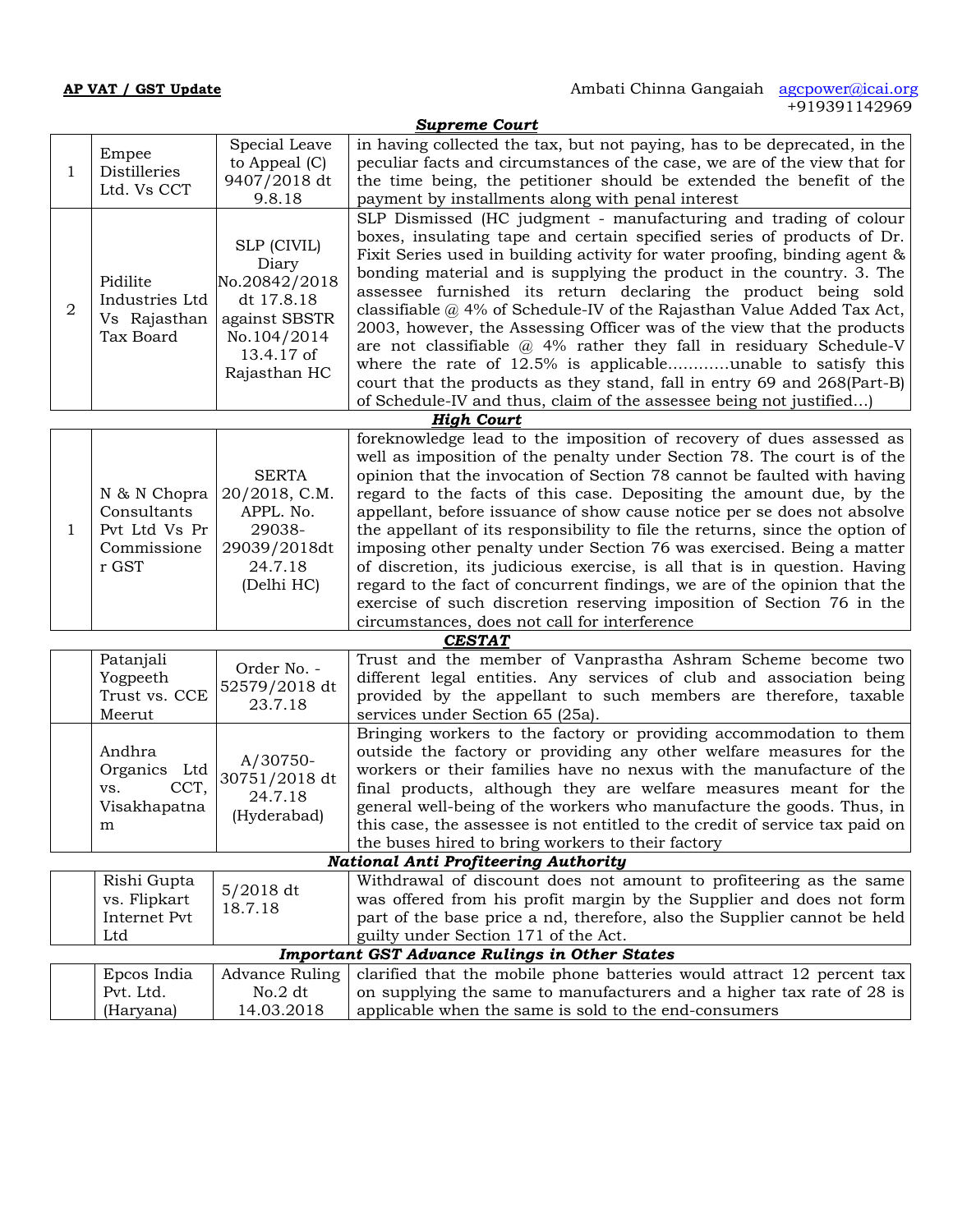|   | Rahul<br>Dhanuka                                            |                                                                                                                               | ORDER NO.<br>08/WBAAR/20<br>18-19 dt<br>5.7.18 (West<br>Bengal) | classify the goods "Rakhi" as per its constituent materials in<br>accordance with Rule 3(c) of Rules for Interpretation of the Customs<br>Tariff Act, 1975, as laid down in Explanatory Notes (iv) of Notification<br>No 1/2017-CT(Rate) dated 28.06.2017 (Note (v) of 1125 -FT dated<br>28/06/2017 of State Tax). Rakhi will attract GST in accordance to its<br>classification as stated above. Exemption under Notification No.<br>2/2017-Central Tax (Rate) dated 28/06/2017 (1126-FT dated<br>28/06/2017 of State Tax) is not applicable for "Rakhi". This Ruling is<br>valid subject to the provisions under Section 103 until and unless<br>declared void under Section 104(1) of the GST Act. |
|---|-------------------------------------------------------------|-------------------------------------------------------------------------------------------------------------------------------|-----------------------------------------------------------------|-------------------------------------------------------------------------------------------------------------------------------------------------------------------------------------------------------------------------------------------------------------------------------------------------------------------------------------------------------------------------------------------------------------------------------------------------------------------------------------------------------------------------------------------------------------------------------------------------------------------------------------------------------------------------------------------------------|
| 1 | Columbia<br>Asia<br>Hospitals<br>Limited                    | <b>KSR ADRG</b><br>15/2018<br>27.7.2018<br>Karnataka                                                                          |                                                                 | The activities performed by the employees of the corporate office in the<br>course of or in relation to employment such as accounting, other<br>administrative and IT system maintainance for the units located in the<br>other States as well i.e distinct as per Section 25(4) of the Central<br>Goods and Services Tax Act, 2017 (COST Act) shall be treated as<br>supply as per Entry 2 of Schedule I of the CGST Act.                                                                                                                                                                                                                                                                            |
|   |                                                             |                                                                                                                               |                                                                 | Appeal Orders against Advance Rulings in GST                                                                                                                                                                                                                                                                                                                                                                                                                                                                                                                                                                                                                                                          |
|   | Switching<br>Avo Electro<br>Power<br>Limited                | 04/WBAAAR/A<br>ppeal/2018<br>dated<br>10.05.2018<br>(West Bengal)<br>01/WBAAAR/A<br>ppeal/2018 dt<br>24.7.18 (West<br>Bengal) |                                                                 | UPS being the principal supply, the relevant tariff head for the<br>composite supply will be 8504 under serial no. 375 of Schedule III in<br>terms of Notification No. 01/2017-Central Tax (Rate) dated<br>28/06/2017 (1125-FT dated 28/06/2017 of the State tax)."<br>The Appellant in fact submitted that strength of the battery, make of a<br>battery or number of batteries is not unique to UPS but it varies as per<br>power requirement of the customer.<br>The storage battery has multiple uses and can be put to different uses<br>and when supplied separately with static converter (UPS) it cannot be<br>considered as a composite supply or a naturally bundled supply.                |
|   | Global Reach<br>Education<br>Services<br>Private<br>Limited |                                                                                                                               |                                                                 | Appellant promotes the courses of the University, finds suitable<br>prospective students to undertake the courses, and, in accordance with<br>University procedures and requirements, recruits and assists in the<br>recruitment of suitable students, and hence, the Appellant is to be<br>considered as an intermediary in terms of Section $2(13)$ of the IGST<br>Act. In view of the above discussions, we are in conformity with the<br>West Bengal Authority for Advance Ruling, that the services of the<br>Appellant are not 'Export of Services' under the GST Act, and are<br>eligible to tax.                                                                                              |
|   | Kansai<br>Nerolac<br>Paints<br>Limited                      | MAH/AAAR/S<br>$S-$<br>RJ/03/2018-<br>19 dt 3.8.18                                                                             |                                                                 | These rules were intended to amend the CENVAT Credit Rules, 2004 as<br>per which KKC could be utilized towards payment of KKC only.<br>Similarly, the CENVAT credit in respect of KKC cannot be utilized for<br>payment of excise duty or service tax. It could be utilized only for<br>payment of KKC. Thus the CENVAT rules made an exception in respect<br>of credit of KKC                                                                                                                                                                                                                                                                                                                        |
|   |                                                             |                                                                                                                               |                                                                 | <b>CGST Notification</b>                                                                                                                                                                                                                                                                                                                                                                                                                                                                                                                                                                                                                                                                              |
| 1 | Notification No.<br>$22/2018$ – Central<br>Tax (Rate)       |                                                                                                                               | 6.8.18                                                          | Reverse Charge exemption is extended upto 30 <sup>th</sup> September, 2019                                                                                                                                                                                                                                                                                                                                                                                                                                                                                                                                                                                                                            |